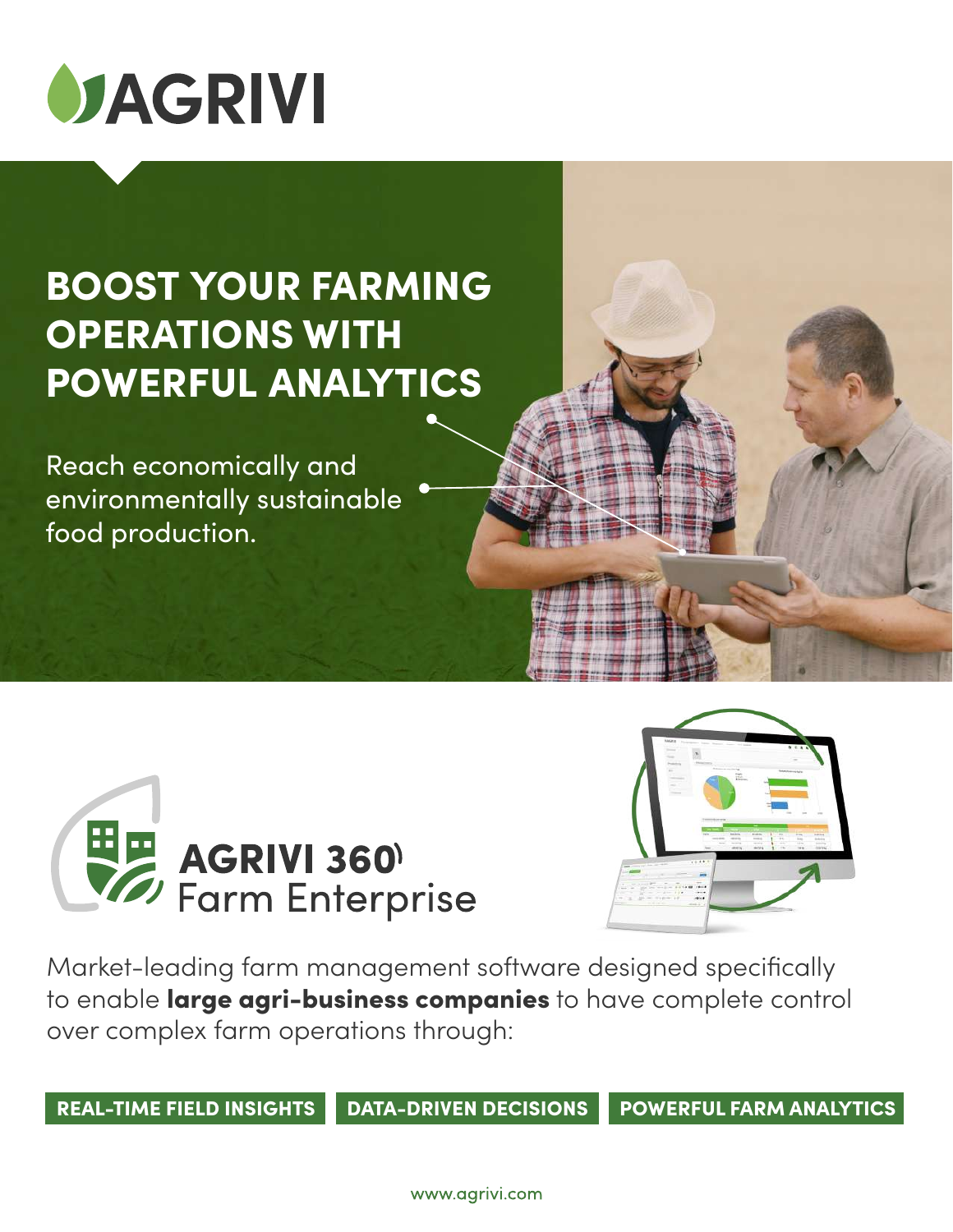

## **BENEFITS**



#### **CENTRALIZED FARM MANAGEMENT PLATFORM**

A digital twin of your farm with **all your agricultural data and process management in one place**. Easily accessible anytime and anywhere, even offline.



#### **ADVANCED CROP PLANNING**

Plan better and budget your season based on a **360 overview of agronomic, financial and operational plans** by crop, field and workforce.



#### **POWERFUL FARM ANALYTICS**

Gain **deep insights from the fields in real time**, identify best practices and minimize risks. Optimize costs, improve yields and profitability.



#### **CONNECTED AND SYNCHRONIZED MACHINERY, IOT AND ERP**

**Automate data exchange** with machinery and connect weather stations and soil sensors. Integrate ERP to **synchronize inventory** and costs of production.



#### **TRACEABILITY AND COMPLIANCE REPORTING**

Ensure **complete crop production traceability** and secure **compliance with food quality, food safety and sustainability standards** with simple and fast reporting.



#### **GLOBAL COVERAGE WITH LOCALIZED SOFTWARE**

A global multi-country, multi-farm, crop-agnostic solution. **Available in 15+ languages, all currencies and measurement units, with localized fertilizer and protection products database**.

### [Digitalize Your Farm Operations With AGRIVI.](https://www.agrivi.com/contact-us/)